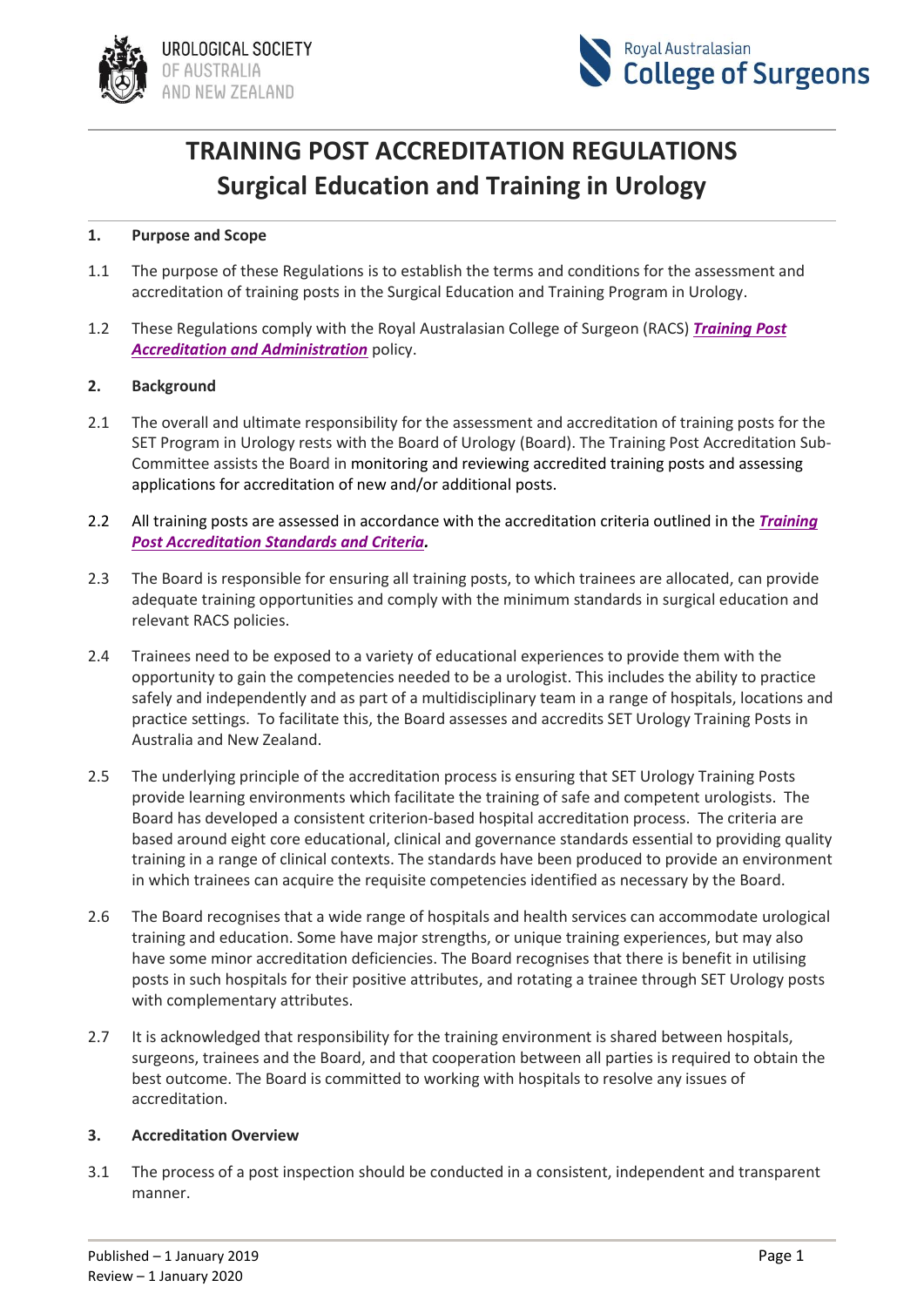- 3.2 Accreditation is determined by a comparison of the services and facilities of the training post to the published *[Training Post Accreditation Standards and Criteria](file:///C:/Users/Deborah/OneDrive%20-%20Urological%20Society%20of%20Australia%20and%20New%20Zealand/Downloads/SET-Urology-Training-Posts---Accreditation-Standards--as-at-February-2022.pdf)* and not in comparison to other hospitals. In general, posts that fulfill all requirements will be accredited.
- 3.3 The Board acknowledges that not every hospital can comply with every criterion due to the diverse nature of training posts and accepts the benefit of this diversity as it broadens the training experience. There are however **mandatory requirements** for each of eight Standards which must be fulfilled. There are additional **expected requirements**, where the level of compliance may vary between hospitals. Major deficiencies will prevent a hospital being accredited.
- 3.4 In some circumstances, an isolated deficiency may not preclude accreditation of a training post but may preclude accreditation of another post. Expectations are aligned with the ability to comply with the accreditation criteria to a justifiable degree. For example, if a post could meet an accreditation criterion and chooses not to, this will be looked upon less favourably than a post that has no realistic capacity to do so.
- 3.5 The governing principle that is applied is *'a positive learning environment with appropriate resources, and an adequate volume and diversity of experience'*. This judgement is at the sole discretion of the inspectors.
- 3.6 A training post inspection can be initiated as either paper based or onsite in one of four ways;
	- a) The post is due for cyclical re-inspection (generally, each five years), or
	- b) A hospital applies for a new post, or an additional post, or
	- c) An existing post encounters a major change to structure or resources, expected to impact on training (staff changes, theatre closure etc.), or
	- d) Information becomes known indicating a post no longer provides an educational environment of an acceptable quality.
- 3.7 In terms of Items 3.6(c) or 3.6(d), notification of the relevant circumstances must be made to the Board within 3 months.
- 3.8 The Board may initiate a reassessment of an accredited training post outside the standard accreditation schedule at any time if:
	- a) information of concern is provided to the Board in the context of a complaint lodged through RACS, or
	- b) information of concern is provided to the Board which requires a post reassessment to confirm the safety or quality of the post, or
	- c) there has been a major change in circumstances.

In such circumstances, the Board will communicate in writing the assessment process to be followed and documentation required. This may differ to that required for a standard assessment process to allow the Board to focus on the areas of concern or change giving rise to the reassessment. Refusal to assist the Board may result in the post having its accreditation suspended or withdrawn.

## **4. Applications for Accreditation of a New Training Post**

- 4.1 The Training Supervisor (or Head of Unit) must notify the relevant Regional Training Chairperson and the Chair, Training Post Accreditation Sub-Committee of intention to seek accreditation of a new training post.
- 4.2 All applications must be submitted on the requisite accreditation application forms. These can be downloaded from the USANZ website. There are two forms, one focusing on **hospital infrastructure** and the other **quantifying the training**. Both forms need to be endorsed by a senior member of Hospital Administration and the Training Supervisor.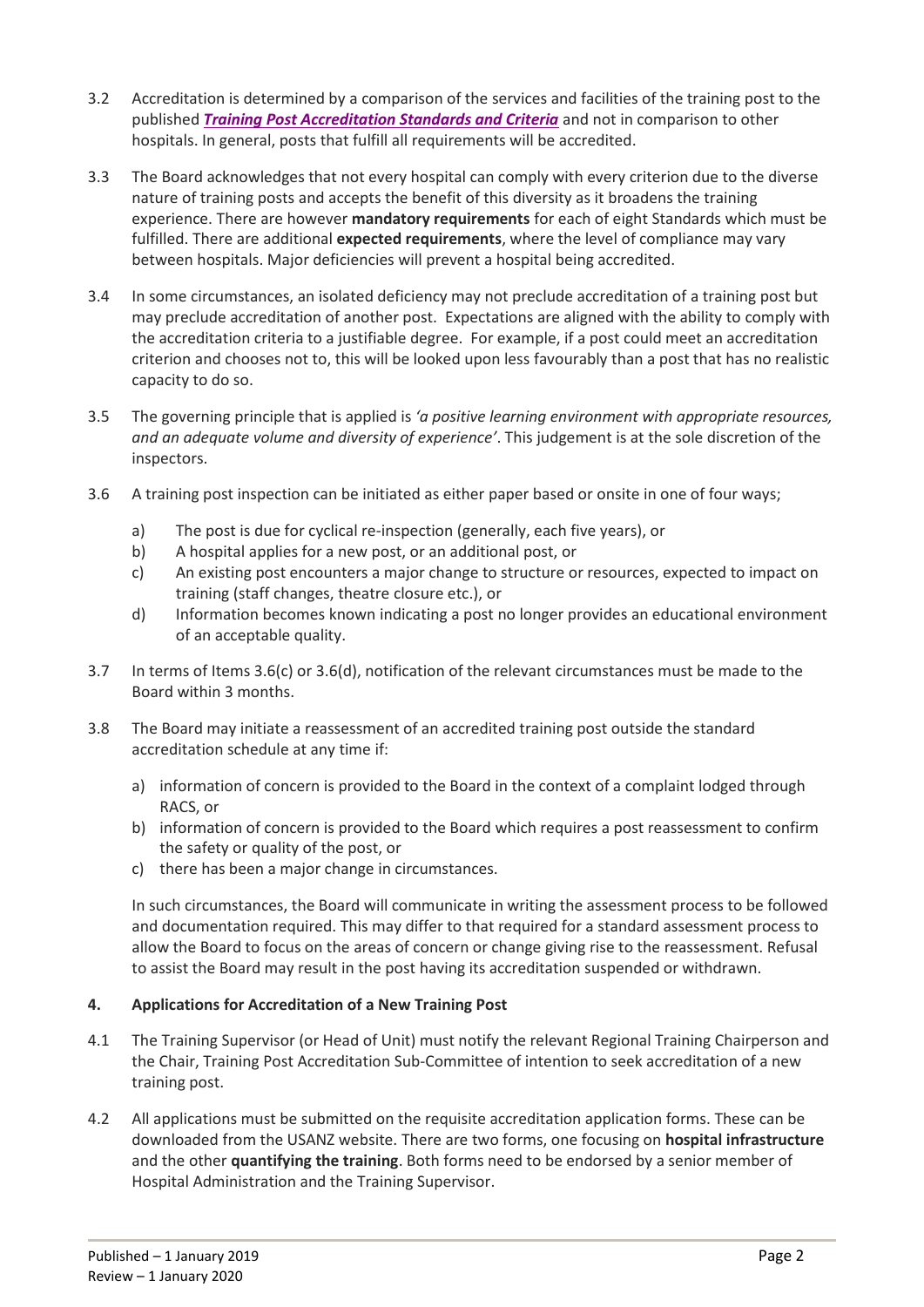- 4.3 Completed application forms must be returned to the Education and Training Manager by email. All applications will be acknowledged and verified for completeness. Incomplete applications will be returned for completion.
- 4.4 Applications for accreditation of a new training post must be received no later than 31 March in the year prior to allow for completion of the accreditation process before the allocation and appointment of trainees which occurs during July each year. Applications received after 31 March may be held over to the following year.
- 4.5 Upon receipt of an application for accreditation of a new training post, the Training Post Accreditation Sub-Committee will conduct a preliminary review of the application to assess whether the accreditation criteria appear to be satisfied.
- 4.6 The Training Post Accreditation Sub-Committee will then make a recommendation to the Board in terms of whether an inspection of a new training post should be conducted, and whether the inspection is to be onsite or paper based.

## **5. Re-Accreditation of Existing Training Posts**

- 5.1 Training posts are accredited for a specific period not exceeding five years and are inspected according to the validity period of their accreditation.
- 5.2 Inspections are conducted in the year of the accreditation validity period ending.
- 5.3 The Training Post Accreditation Sub-Committee will make a recommendation to the Board in terms of whether a reinspection is to be onsite or paper based. All Training Posts will be subject to an onsite inspection at least every 5 years. An onsite inspection may be required at other times if there are issues of sufficient concern, a significant change in circumstances or the training post is in a hospital which has not been physically inspected on a previous occasion.
- 5.4 Training Supervisors will be contacted by November of the preceding year regarding the nature and approximate timing of the inspection.
- 5.5 The Training Post Accreditation Sub-Committee will determine if accreditation application documentation is required.
	- a) If required, the requisite accreditation application forms must be submitted. These can be downloaded from the USANZ website. There are two forms, one focusing on **hospital infrastructure** and the other **quantifying the training**. Both forms must be endorsed by a senior member of Hospital Administration and the Training Supervisor.
	- b) If not required, the Training Post Accreditation Sub-Committee will request an update on the progress that has been made to address the issues that were identified in the previous inspection. This update must be endorsed by a senior member of Hospital Administration and the Training Supervisor.

## **6. Inspection Process**

- 6.1 The Board will appoint an inspection panel consisting of a minimum of two urologists with experience in supervision and education of trainees. Neither urologist will be from the region of the training post being inspected. At least one will have prior experience undertaking training post inspections.
- 6.2 For onsite inspections, the timing of onsite will be co-ordinated by the Education and Training Manager and the inspection panel will have priority in selecting the date and time of the inspection.
- 6.3 The inspection panel will be provided with the following information: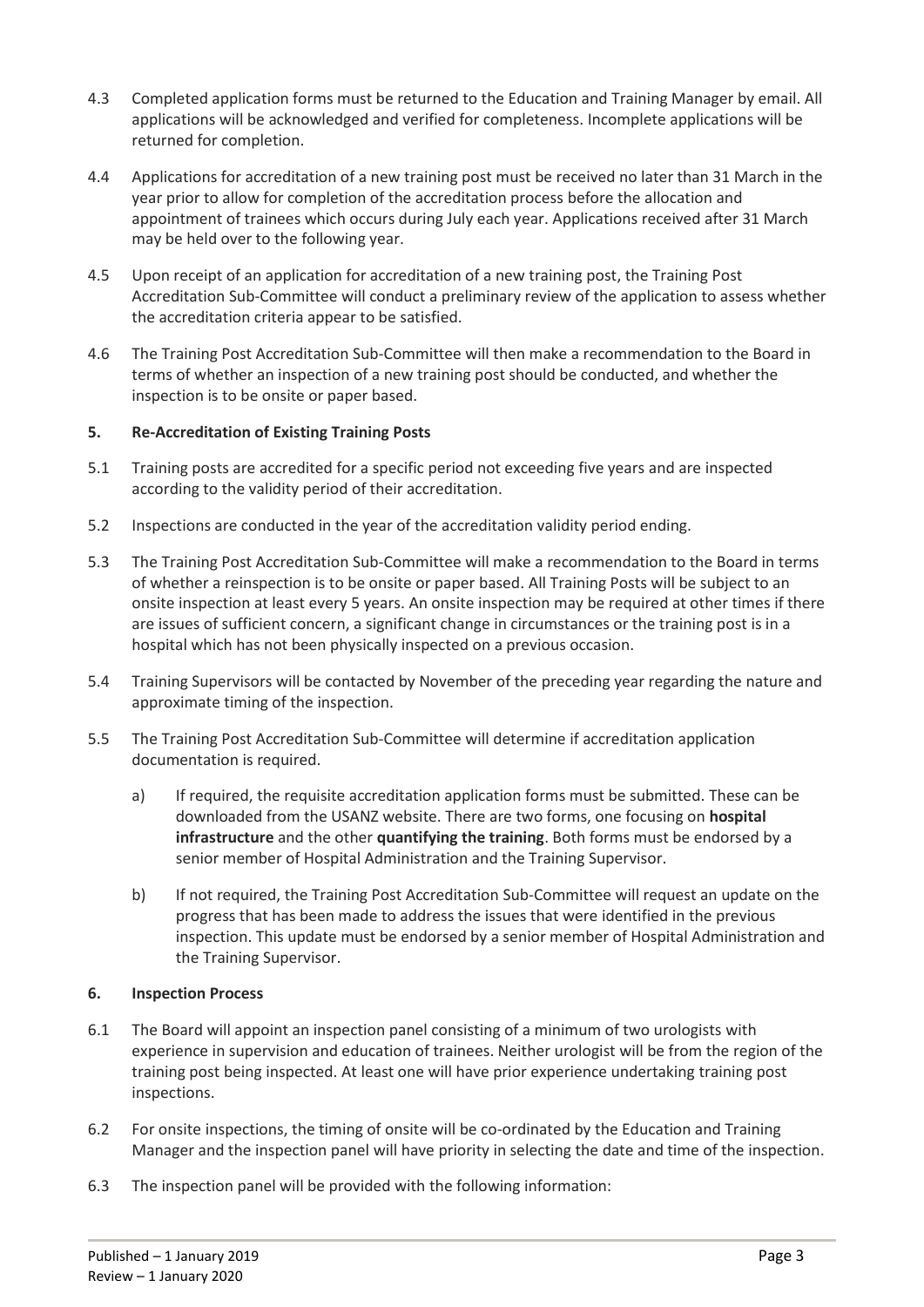- a) Extent of Training Form
- b) Facilities and Administration Form
- c) Trainee Timetable
- d) Educational Meeting Timetable
- e) Logbooks from the one year preceding the inspection (existing posts). If the inspection occurs after the end of Term 1, the logbook for this term will also be provided. If the inspection is for a new post, the hospital may be required to submit logbook data for any unaccredited trainees/registrars who have worked in the post
- f) Previous Inspection Report/s (existing posts only)
- g) De-identified trainee feedback reports for at least the two years preceding the inspection (existing posts only)
- h) Contact details of trainees who have occupied the post over the last 3 years. Inspectors may contact them for information regarding the post prior to the inspection.
- 6.4 For an onsite inspection, the Training Supervisor must submit an inspection schedule prior to the inspection. The inspection should run for approximately three (3) hours but may vary. The schedule will include the following:
	- a) A private meeting with consultant urologists. It is expected that all members of the unit will attend.
	- b) A private meeting with the current trainee(s), unaccredited trainees, IMGs and Fellows
	- c) Inspection, as appropriate of wards, theatres, support services, administrative areas and library facilities
	- d) A private meeting with a senior member of hospital administration
	- e) Meetings, as required with urology support service employees
	- f) Debrief following conclusion of the inspection with the Training Supervisor
- 6.5 Following the inspection, the panel will submit a draft report, including accreditation determination to the relevant Regional Training Committee Chair, the Chair, Training Post Accreditation Sub-Committee and the Chair, Board of Urology for comment and approval. This must be concluded prior to distribution of the report to any other parties.
- 6.6 The draft inspection report will be provided to Training Supervisor and Hospital Administrator within 4 weeks following the inspection for review and distribution within the hospital as appropriate.
- 6.7 The Training Supervisor will be given a due date to provide any corrections of fact.
- 6.8 After consideration of any comments, corrections and additional information from the Training Supervisor, the inspection panel will finalise the accreditation report and has the delegated authority of the Board to make the final determination regarding the accreditation outcome.
- 6.9 It may not be necessary for each individual criterion within each of the eight standards to be met, however criterion identified as mandatory must be met in all applications. It is solely the task of the inspectors to determine whether the mandatory criteria have been met and whether enough criteria are met in each standard to demonstrate that the standard is met.
- 6.10 When accreditation or re-accreditation is not approved or when it is withdrawn, information about this decision will include identification of the standards and/or criterion not met and communication of the requirements to be met for accreditation in the future.
- 6.11 The Board will note the determination of the inspection panel at its next scheduled meeting. The Board will report the determination to the next scheduled meeting of the Board of Surgical Education and Training, RACS.
- 6.12 If a hospital is not satisfied with the outcome of an accreditation (or reaccreditation) application it has the right to appeal this decision in accordance with the RACS Appeals Mechanism policy.